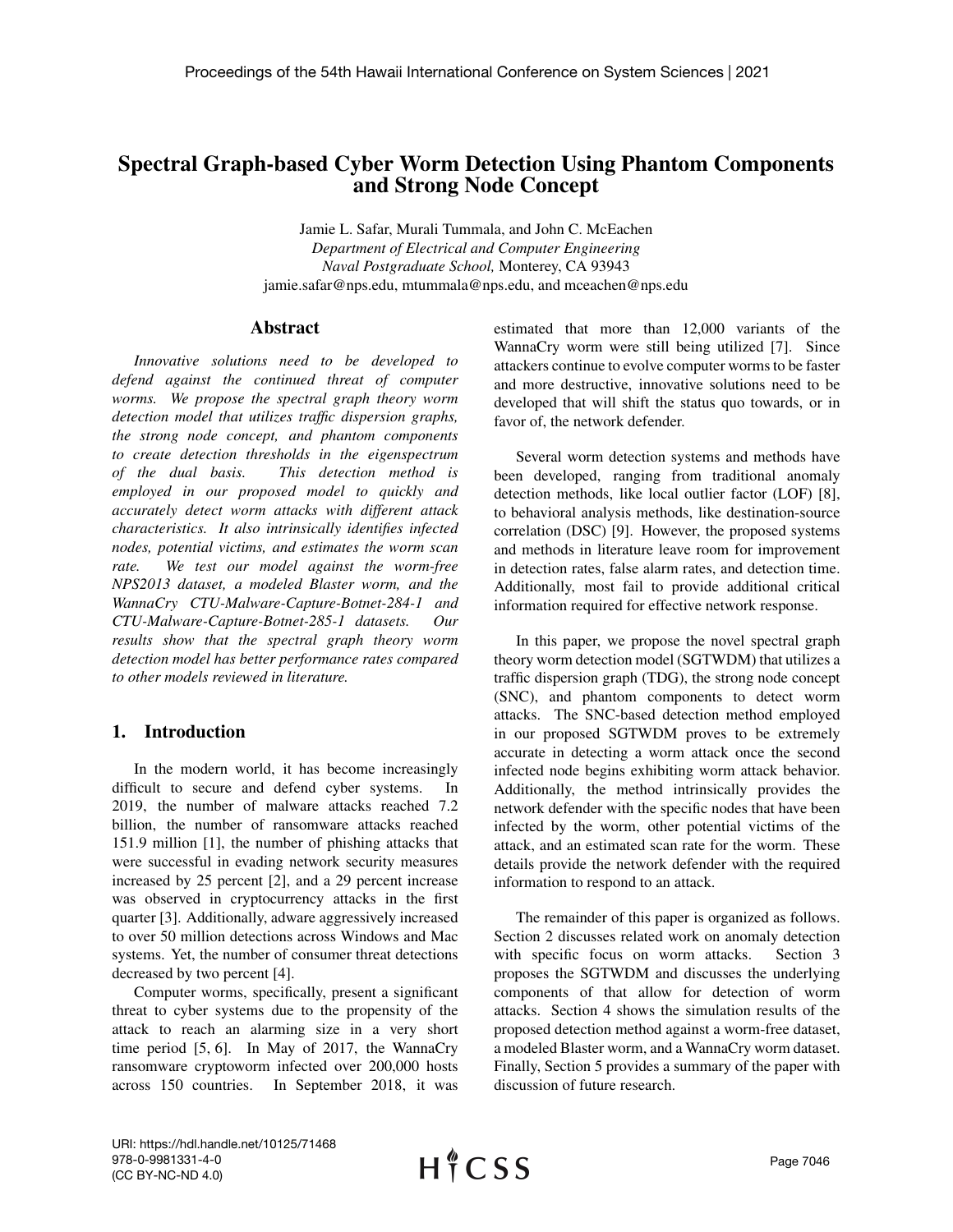## 2. Anomaly Detection Literature

In this section, we begin by providing an overview of the common detection algorithms utilized for intrusion detection. Then we discuss graph theory-based anomaly detection techniques proposed in literature review. Next, we examine other methods of worm attack detection in literature. Finally, we review the performance metrics of some of the worm detection methods proposed in literature.

## 2.1. Intrusion Detection

The detection of network security threats has been widely studied in the field of intrusion detection. Intrusion detection techniques can be categorized into one of two methods: signature-based (sometimes referred to as misuse-based) or anomaly-based. Signature-based methods require known profiles (or signatures) of the attack which are utilized as references to detect future attacks. These methods are very accurate, having a low false-alarm rate, but are not effective against previously unknown attacks.

Anomaly-based methods on the other hand, utilize statistical behavior modeling techniques to determine normal from abnormal [10]. These methods are typically prone to higher false-alarm rates, unless the network follows strict/static behavioral patterns [10, 11]. They also detect previously unknown attacks. Anomaly-based methods can be divided into three categories according to the methods utilized for detection: statistical, knowledge (or data mining), and machine learning [10]. A classification of the different algorithms of each of these categories found in literature is shown in Figure 1.

## 2.2. Graph Theory-based Detection

Since our worm detection method utilizes graph theory and spectral graph theory tools, we reviewed literature for other graph theory-based anomaly detection methods and discovered three proposed methods [20, 22, 23]. The work in [22] uses TDGs to model network traffic and to train the proposed detection system. The system training produces graph edit distance and dK-2 distance thresholds that are used for detection. Flows that are detected as anomalous are passed to the classification system, which utilizes the VF2 graph matching algorithm, a graph-subgraph isomorphism analysis algorithm, to compare the graph of the anomalous flows to known graphical attack patterns. While this method is successful, it assumes all graphical attack patterns are known without explanation of how those are acquired. Additionally, this system



Figure 1. Classification of anomaly based IDSs according to their detection algorithm, after [10, 12].

requires increased computational overhead in detecting and classifying a worm attack, since two separate algorithms are performed.

The work in [20] uses the causal-tree worm propagation behavior to detect worm attacks. Specifically, the detection system uses various graph metrics, like branching factor and depth, to identify worm causal-tree behavior. While the method presented in [20] is successful in identifying an attack, it fails to inherently identify the specific nodes infected by the attack.

Finally, the work in [23] uses spectral graph tools to detect network congestion in a software-defined network's physical layer. The detection methods employs phantom nodes to create a threshold in the eigenvector matrix, which is utilized to compare node connectivity, or available link capacity, to the connectivity of the phantom node. While the work provides a method to detect network congestion, the method can not distinguish normal network congestion from congestion resulting from an attack.

Our proposed SGTWDM adapts and expands upon these graph theory-based works. The result is a more computationally efficient worm detection system that inherently identifies the infected node(s), the potential victim nodes, and an estimated attack scan rate, for the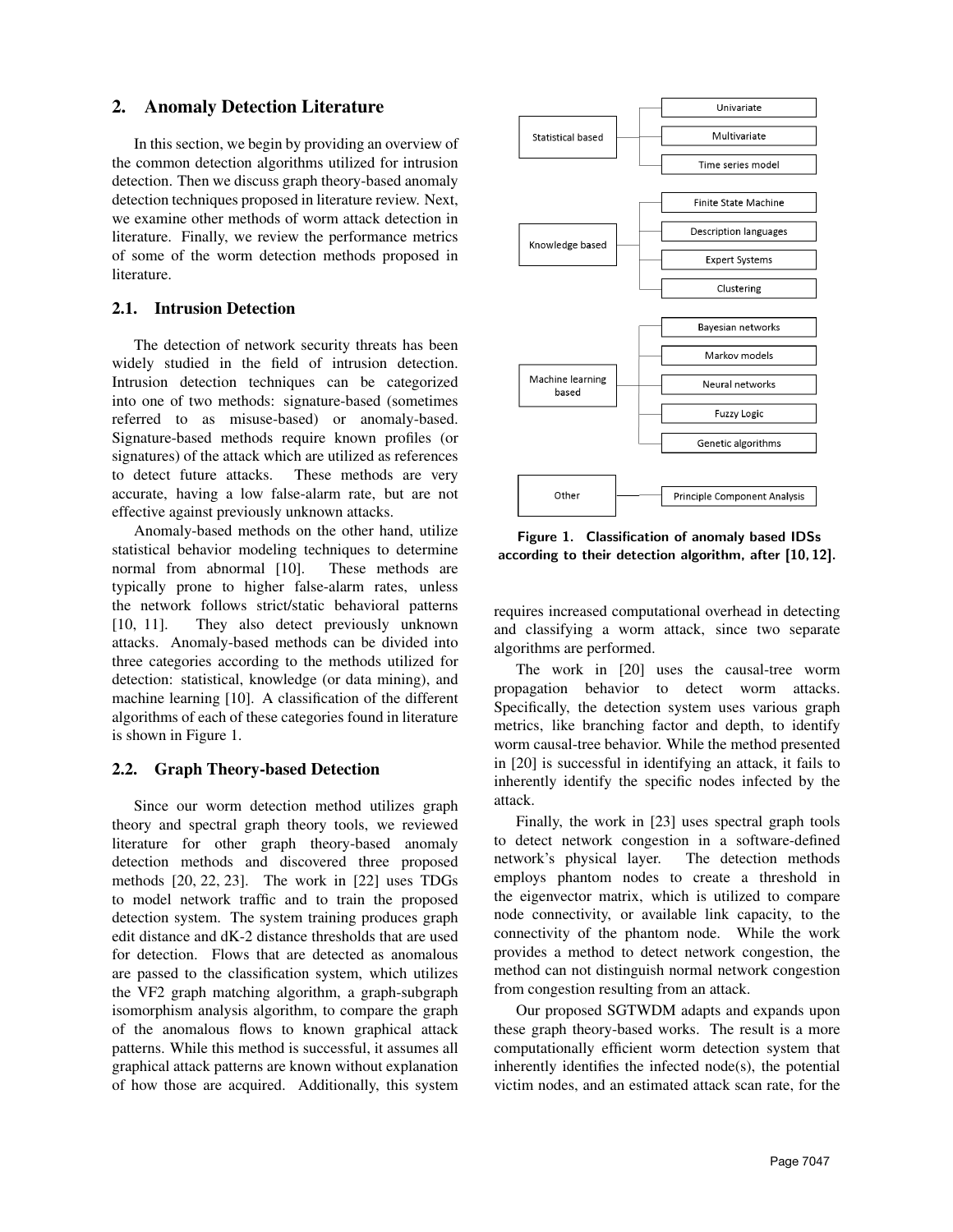Table 1. Additional worm detection methods in literature.

| Source             | Target                                            | <b>Detection Method</b>                                                |
|--------------------|---------------------------------------------------|------------------------------------------------------------------------|
| [9]                | Scan-based, fast spreading, local worm            | Two-phased DSC algorithm                                               |
| [8]                | Worms, DoS, probe                                 | LOF association mining                                                 |
| $[13]$             | Worms, probe, DoS, alpha flows                    | Multiway-subspace methods using feature entropy                        |
| $\lceil 14 \rceil$ | Internet worm                                     | Time of next infection                                                 |
| [15, 16]           | Camouflaging worms                                | Power spectral density distribution and spectral flatness measure      |
| [17]               | Worms, distributed denial of service, and botnets | Collaborative intrusion prevention architecture (CIPA) with neural net |
| [18]               | Worms, distributed denial of service, etc.        | Connection attempt and host unreachable message count                  |

Table 2. Worm detection performance metrics in literature.

| Source          | <b>Detection Rate</b>                    | <b>False Alarm Rate</b> | <b>Detection Time</b> |
|-----------------|------------------------------------------|-------------------------|-----------------------|
| $\overline{19}$ | Before 1.5% of vulnerable nodes infected | N/A                     | N/A                   |
| [9]             | When 0.0064 of vulnerable nodes infected | N/A                     | N/A                   |
| [13]            | 0.8                                      | N/A                     | N/A                   |
| [14]            | N/A                                      | N/A                     | $100 \text{ min}$     |
| [20, 21]        | N/A                                      | 0.015 (theoretical)     | 1.8 sec (theoretical) |
| [15, 16]        | 0.993                                    | N/A                     | 1460 min              |
|                 | <b>Witty: 0.96</b>                       | Witty: $0.05$           |                       |
| [17]            | Slammer: 0.95                            | Slammer: $0.075$        | N/A                   |
|                 | Conficker: 0.92                          | Conficker: 0.095        |                       |

purpose of network defense.

## 2.3. Other Worm Detection Methods

For comprehensive purposes, we reviewed other methods of detection for worm attacks. Statistical methods based on connection failures, probes of unused address space, and in/out packet counts are commonly utilized due to the underlying scanning behavior of the worm. Berk et al. [24] proposed an internet control message protocol (ICMP) destination unreachable based detection algorithm, and the distributed anti-worm (DAW) architecture [25] utilized a detection algorithm that tracks transmission control protocol TCP synchronize (SYN) and reset (RST) packets for the detection of worm attacks. However, both are limited by the type of worm it will detect, require a large amount of resources, and are unable to detect the worm until a significant infection has already been achieved [26]. Wu et al. [19] proposed a victim-based algorithm that classifies a source as a victim if it sends packets to inactive addresses and then sets a threshold on the number of victims in order to generate an alert for the presence of a worm. While this method requires less resources, it is still not very useful for detecting other types of worms or network attacks. Additional worm detection methods not mentioned in this section can be found in Table 1.

#### 2.4. Worm Detection Metrics

With respect to performance metrics, very few worm detection systems and methods in literature provide

analytical analysis on detection rate, false alarm rate, and detection time. Table 2 provides the worm detection metrics we observed in literature. For most methods, the detection rates are above 0.9 and the false alarm rates are below 0.1; however, very few methods provide information on the time to detect the attack.

## 3. Proposed Spectral Graph Theory Worm Detection Model

In this section, we present the SGTWDM shown in Figure 2. We first explore the critical components utilized in the SNC-based detection method. Specifically, we discuss TDGs as a means of representing network traffic, phantom components as a method to produce detection thresholds in the eigenspectrum index of the eigenvalue matrix  $\Lambda$  and eigenvector matrix  $V$ , and the SNC as a method to characterize network traffic behavior. Then, we describe the SNC-based detection process. Next, we discuss parameters determined externally by the network administrator. Finally, we present the attack parameters identified through the detection process. We limit our discussion in this section to scan-based TCP worms, but the methods and model are also applicable for user datagram protocol (UDP) worms.

#### 3.1. Traffic Dispersion Graph

Adopting the TDG method in [22] to mathematically represent network traffic, the proposed SGTWDM utilizes TDGs to mathematically and visually represent end-to-end communications within the network. In a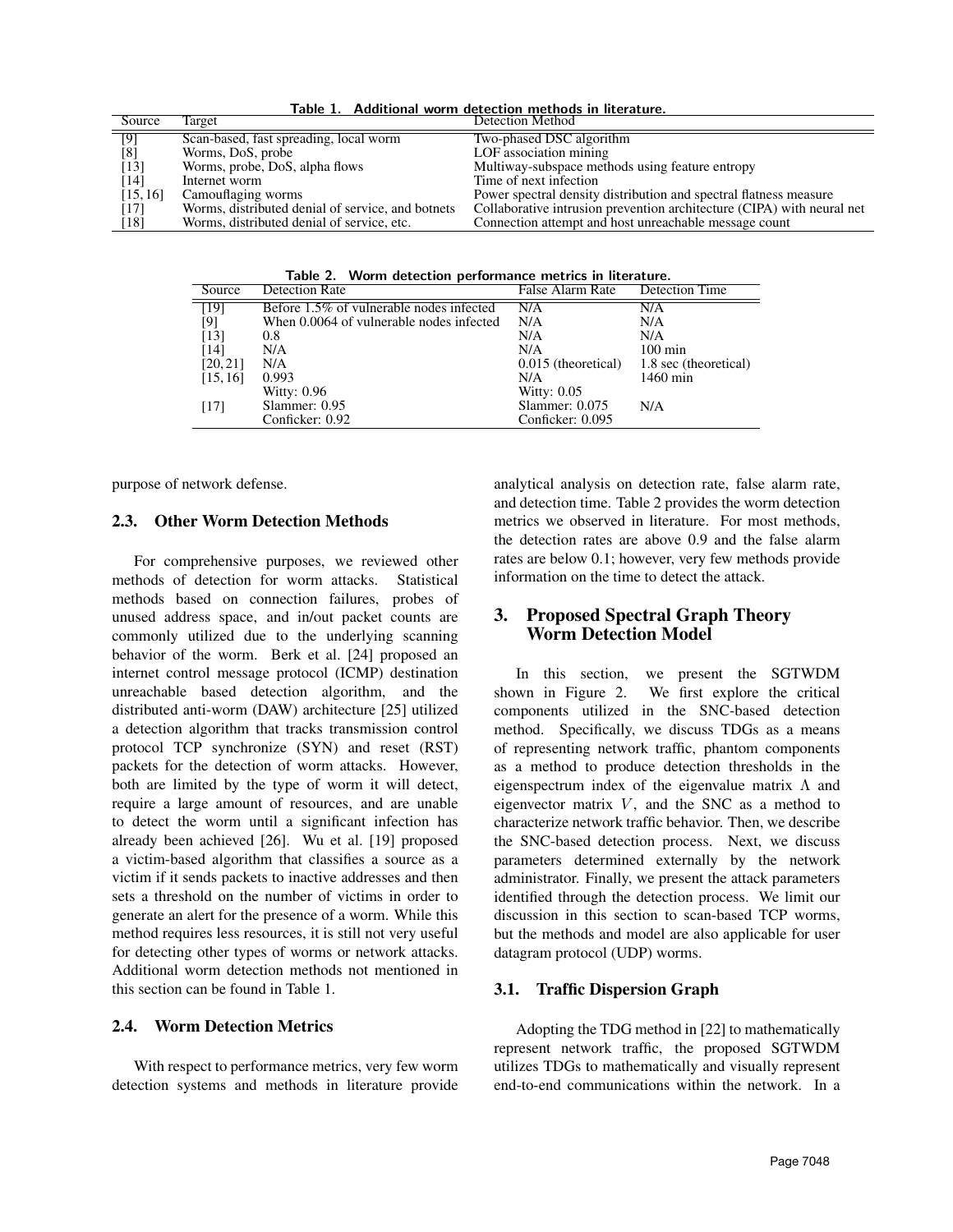

Figure 2. Functional components of the SGTWDM.

TDG, the source and destination internet protocol (IP) addresses are defined as nodes, and the network flow (or communication) between the source and destination is defined as a link. The TCP tuple is used to identify the source and destination nodes of a network flow [22].

Network logical flows are used to create the adjacency matrix  $A$ , degree matrix  $D$ , and Laplacian matrix Q. The  $n \times n$  adjacency matrix is defined as

$$
A(i,j) = \begin{cases} w_{i,j} & \text{if } a_{i,j} \in L, \\ 0 & \text{otherwise.} \end{cases}
$$
 (1)

where  $w_{i,j}$  is the link weight between the  $i^{th}$  and  $j^{th}$ nodes,  $a_{i,j}$  is the  $i^{th}$  element of the  $j^{th}$  column of A, and L is the set of all links. In the case of the SGTWDM,  $w_{i,j} = 1$  if a logical flow exists between a pair of nodes, and  $w_{i,j} = 0$  if a logical flow does not exist between a pair of nodes. The  $n \times n$  degree matrix is defined as

$$
D(i,j) = \begin{cases} \sum_{j=1}^{n} w_{i,j} & \text{if } i = j, \\ 0 & \text{otherwise.} \end{cases}
$$
 (2)

The  $n \times n$  Laplacian matrix is defined as

$$
Q = D - A,\t\t(3)
$$

or [27]

$$
Q(i,j) = \begin{cases} -w_{i,j} & \text{if } a_{i,j} \in L, \\ \sum_{j=1}^{n} w_{i,j} & \text{if } i = j, \\ 0 & \text{otherwise.} \end{cases}
$$
 (4)

The Laplacian matrix contains all necessary information to visually reconstruct the network data into graphical format.

It is important to note, not all network traffic flows are utilized by the model to form TDGs. To conform with the worm attack behavior (see Section 3.2), the traffic flows are filtered to keep data on SYN-only packets, the first packet the of the TCP 3-way handshake, with unique destination addresses. As an added benefit, the eigendecomposition computational costs associated with the SNC-based detection method are greatly reduced by this filtering process.

#### 3.2. Phantom Component

Expanding upon techniques utilized in [23], we developed the phantom component. The phantom component is a mathematical construct of a cluster of connected nodes that does not physically exist in the traffic flows of the TDG, but exists within A. The phantom component is designed to provide a graphical representation of a known attack behavior.

To develop the phantom component for worm attacks, we draw upon the causal tree behavior presented in [20]. Figure 3 shows the graphical behavior of a worm attack using the behavior of an infected node during the target search and discovery process. During this process, the infected node attempts to discover a new target by sending a SYN packet as part of the TCP three-way handshake. The proposed phantom component for a worm attack only utilizes the first level of offspring from the graphical behavior of the worm in Figure 3. Additionally, the flow direction of the links in the graphical behavior is disregarded since the phantom component resides in the undirected, symmetric A. In order to achieve additional levels of offspring from the phantom component, memory must be introduced to store detected worm attack behavior (see Section 3.5).

It is important to note, we considered a phantom component with more levels of offspring and no system memory, but found through initial analysis that this generally increased the false alarm rates. Additional research needs to be conducted to determine the cause of the increase.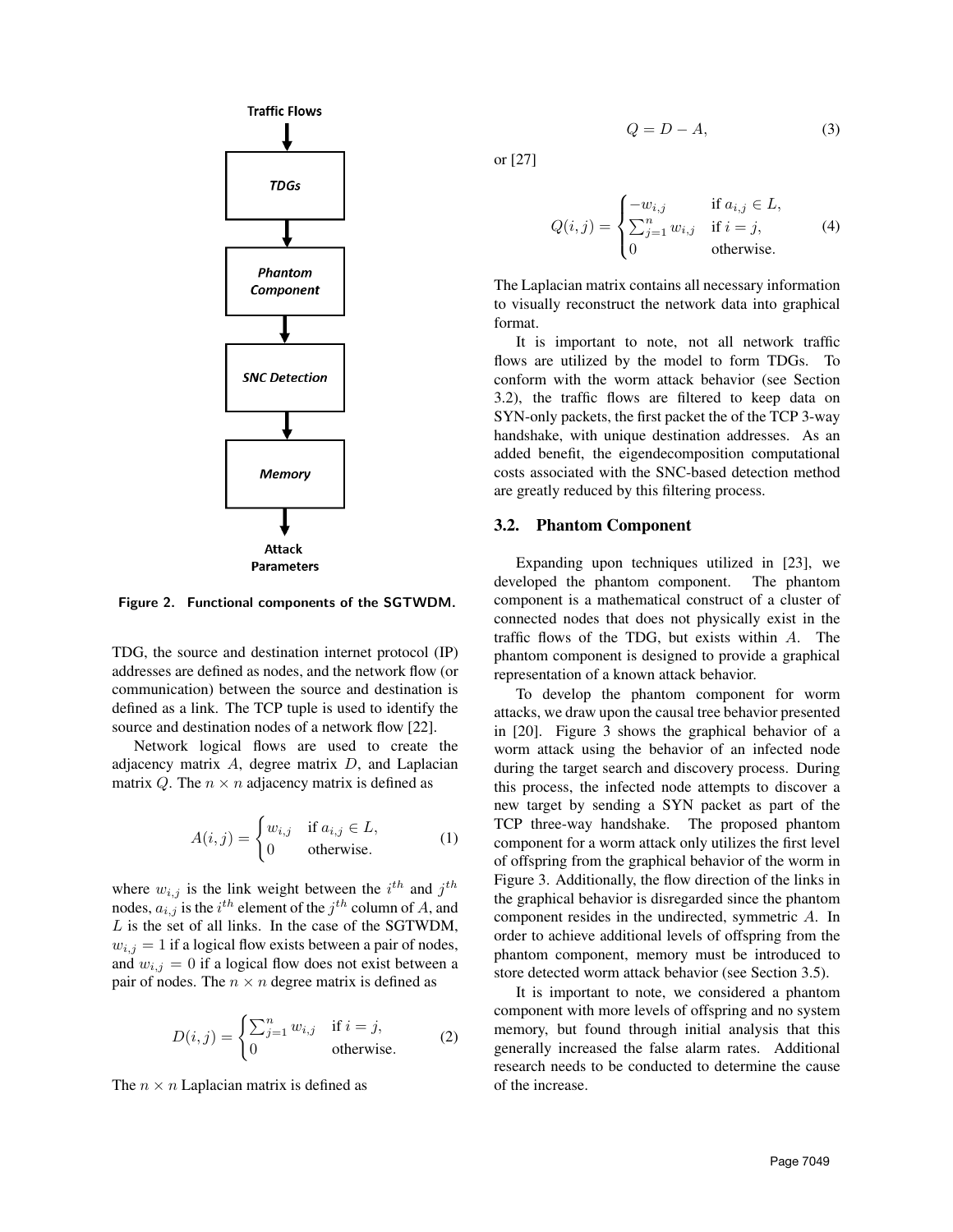

Figure 3. Graphical representation of the behavior of a worm attack.

## 3.3. Strong Node Concept

The SNC uses spectral graph theory tools to associate a node's connectivity to the element values within  $V$ . While this concept is utilized in [23], the SNC has never been formally defined, and the mathematical foundation for the SNC has not previously been provided.

Spectral graph theory uses Q to solve for the eigenvalues and eigenvectors, which provide spectral analysis of the graph characteristics. The eigenvalues and eigenvectors are defined as the solution to

$$
Qv_i = \lambda_i v_i, \quad i = 1, 2, ..., n
$$
 (5)

where  $\lambda_i$  is the  $i^{th}$  eigenvalue,  $v_i$  is the corresponding  $n \times 1$  eigenvector, i is the index of the eigenspectrum, and the order of the eigenvalues is [27]

$$
0 = \lambda_1 \le \lambda_2 \le \dots \le \lambda_{n-1} \le \lambda_n. \tag{6}
$$

Utilizing these spectral graph theory tools, we have developed a mathematical foundation for the SNC. Given  $(3)$ ,  $(5)$  can be rewritten as

$$
0 = d_i v_{i,j} - (\sum_{k=1}^n a_{i,k} v_{k,j} \mid k \neq i) - \lambda_j v_{i,j} \quad (7)
$$

or

$$
v_{i,j} = \frac{1}{d_i - \lambda_j} \left( \sum_{k=1}^n a_{i,k} v_{k,j} \mid k \neq i \right)
$$
 (8)

where  $d_i$  is the degree associated with the  $i^{th}$  node, and  $v_{ij}$  is the  $i^{th}$  element in the  $j^{th}$  vector of V [28].

Holding all other variables constant,  $d_i$  and  $\lambda_i$ provide insight into the behavior of  $v_{i,j}$ . Given a network containing six nodes where  $d_1 \leq d_2 \leq d_3 \leq$  $d_4\leq d_5\leq d_6,$  the magnitude of the scaling factor  $\frac{1}{d_i-\lambda_j}$ 

in (8) will be larger for the smallest degree nodes in the eigenvector associated to  $\lambda_2$  compared to the largest degree node. Conversely, the magnitude of the scaling factor  $\frac{1}{d_i - \lambda_j}$  will be larger for the largest degree nodes in the eigenvector associated to  $\lambda_6$  compared to the smaller degree node. As depicted in Figure 4, this results in the smallest degree node having a larger magnitude in  $v_{i,2}$ and the largest degree node having a larger magnitude in  $v_{i,6}$ . We expand this line of reasoning in Figure 5 to show how node connectivity directly impacts the magnitude of the value in each  $n \times 1$  vectors of V.



Figure 4. Visual number line depiction of effects of scaling factor  $\frac{1}{d_i - \lambda_j}$  from (8) on the magnitude values in  $v_{ij}$ .

Using deductive reasoning to expand upon these results, the summation  $\left(\sum_{k=1}^n a_{ik}v_{kj}\right) \mid k \neq i$ , from (8), is directly influenced by the degree of the node and the connectivity of its neighbors. In other words, a node with a higher degree will have more terms in the summation than a smaller degree node. However, the terms are directly scaled by the neighboring node's value in the eigenvector being considered, which in turn is being scaled by  $\frac{1}{d_i - \lambda_j}$ . As a result, the scaling factor  $\frac{1}{d_i - \lambda_j}$  in (8) appears to be the dominating factor of the equation. Consequently, the effects depicted in Figure 5 should hold true across all networks and graphs.

## 3.4. SNC-based Detection

The SGTWDM combines the phantom component with the SNC to detect worm attacks. In general, a phantom component threshold  $T_{phantom}$  (see Section 3.6) is utilized to establish a threshold  $T_{eigenindex}$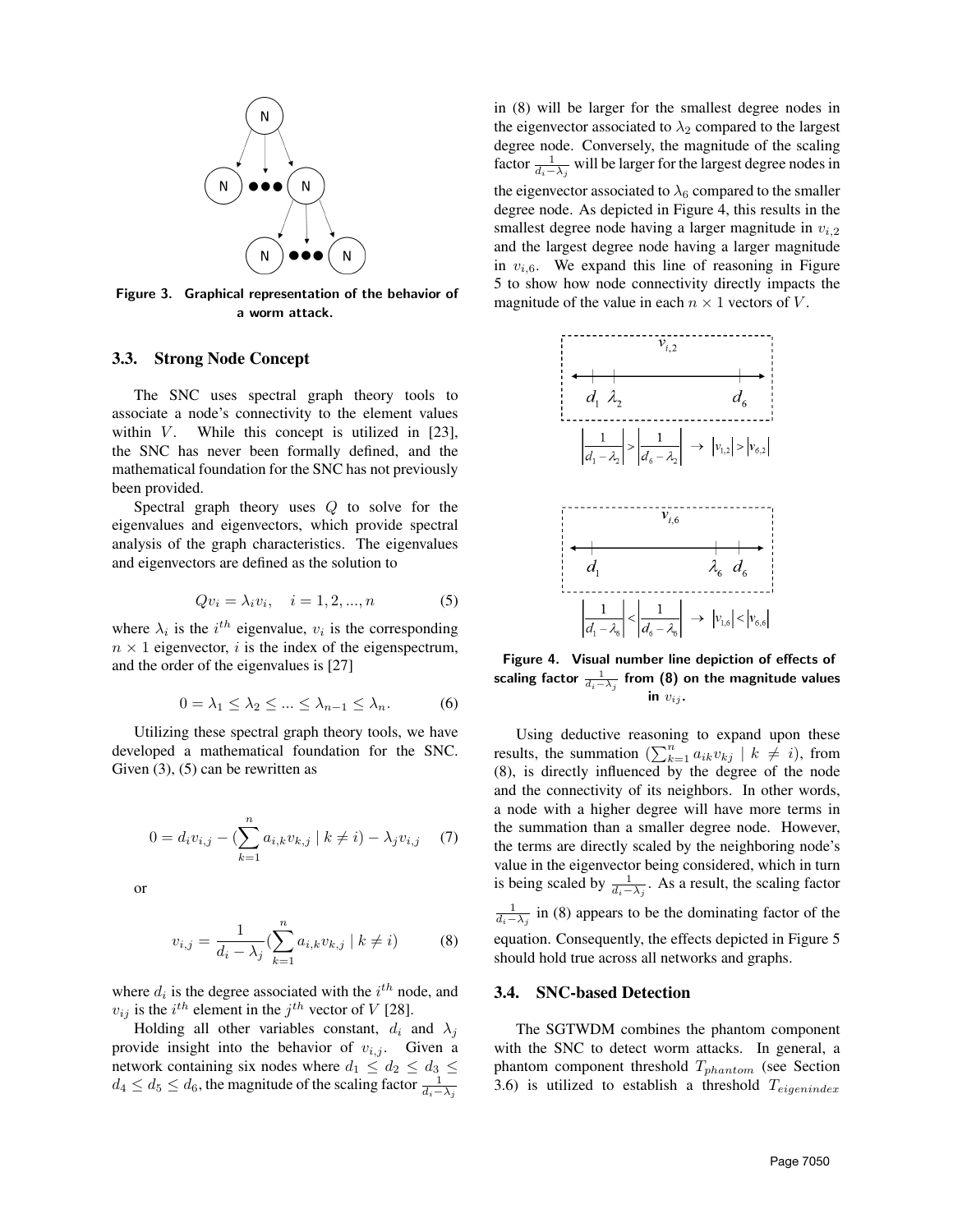

Figure 5. Effects of scaling factor  $\frac{1}{d_i-\lambda_j}$  from (8) on the magnitude of the values in  $v_{ij}$  given  $d_1 \leq d_2 \leq d_3 \leq d_4 \leq d_5 \leq d_6.$ 

within the eigenspectrum of  $\Lambda$  and  $V$ . Specifically, the phantom component will have the primary nodal influence  $|v_{i,j}^{primary}|$ , defined as the largest  $|v_{i,j}|$  in eigenspectrum index j, in one or more of the  $n \times$ 1 column-vectors of V. The eigenvalue  $\lambda_{phantom}$ associated with the largest eigenspectrum index where the phantom component has  $|v_{i,j}^{primary}|$  is then utilized to establish  $T_{eigenindex}$ . Specifically,  $T_{eigenindex}$  is equal to the smallest eigenspectrum index that has an eigenvalue equal to  $\lambda_{phantom}$ . As a result, nodes that have  $|v_{i,j}^{primary}|$  in an eigenspectrum index greater than or equal to  $T_{eigenindex}$  are detected as infected and exhibiting worm attack behavior. Additionally, all other non-zero  $|v_{i,j}|$  in that eigenspectrum index are identified as potential victims of the worm attack.

## 3.5. Memory

Since only a single level of offspring is utilized in the phantom component, memory must be introduced into the detection method to detect a second level of offspring. This in turn reduces the number of the false alarms by distinguishing worm attack behavior from normal network traffic.

The offspring, or potential victims, of an identified infected node are stored in memory for a specified length of time  $t_{log}$  (see Section 3.6). If one of the stored offspring nodes is detected as an infected node in a subsequent detection window, then the SGTWDM detects a worm attack and outputs the attack parameters (see Section 3.7). As a result, the SGTWDM is designed to detect worm attacks once the second node is infected. This means the first node infected by the worm will not be identified as infected until a second node is infected and begins scanning for new victims.

#### 3.6. External Parameters

There are three parameters critical to the SGTWDM that must be externally determined by the network administrator. The first two parameters are the window length  $L_w$  and  $T_{phantom}$ .  $L_w$  controls the amount of traffic flows that are processed through the system and should be as small as possible to reduce the computational costs and provide quick identification of worm attacks.  $T_{phantom}$  represents the number of offspring in the phantom component and should be as large as possible to keep benign network traffic below the SNC detection threshold. The ratio give by

$$
\frac{T}{L_w} < R_{scan} \tag{9}
$$

must also hold true, where  $R_{scan}$  is the worm scan rate.

The third parameter is length of time  $t_{log}$  the first-level offspring (and its parent) are logged and stored in memory. In general, the relationship given by

$$
t_{log} > t_T - t_{SYN} \tag{10}
$$

must be valid, where  $t_T$  is the time when the newly infected victim sends  $T_{phantom}$  or more SYN packets in the defined  $L_w$ , and  $t_{SYN}$  is the time when the newly infected node first received the SYN-only packet of the TCP three-way handshake from its infector.

#### 3.7. Attack Parameter Outputs

The SGTWDM not only detects a worm attack among normal network traffic, it also intrinsically provides the exact nodes that are infected (the parent nodes from the graphical flows that produced a worm alarm), potential additional victims (the offspring nodes from the graphical flows that produced a worm alarm), and an estimated scan rate of the worm given by

$$
R_{scan_{est}} = \frac{O_2}{L_w},\tag{11}
$$

where  $O_2$  is the number of second-level offspring of the graphical flows that produced a worm alarm. These three attack parameters provide network defenders with critical information to defend against the worm attack. It even provides the opportunity to externally pre-program network responses to attain quicker response times.

## 4. Results

In this section, we provide the results from three sets of simulations using MATLAB. The first and second simulations examine the SGTWDM detection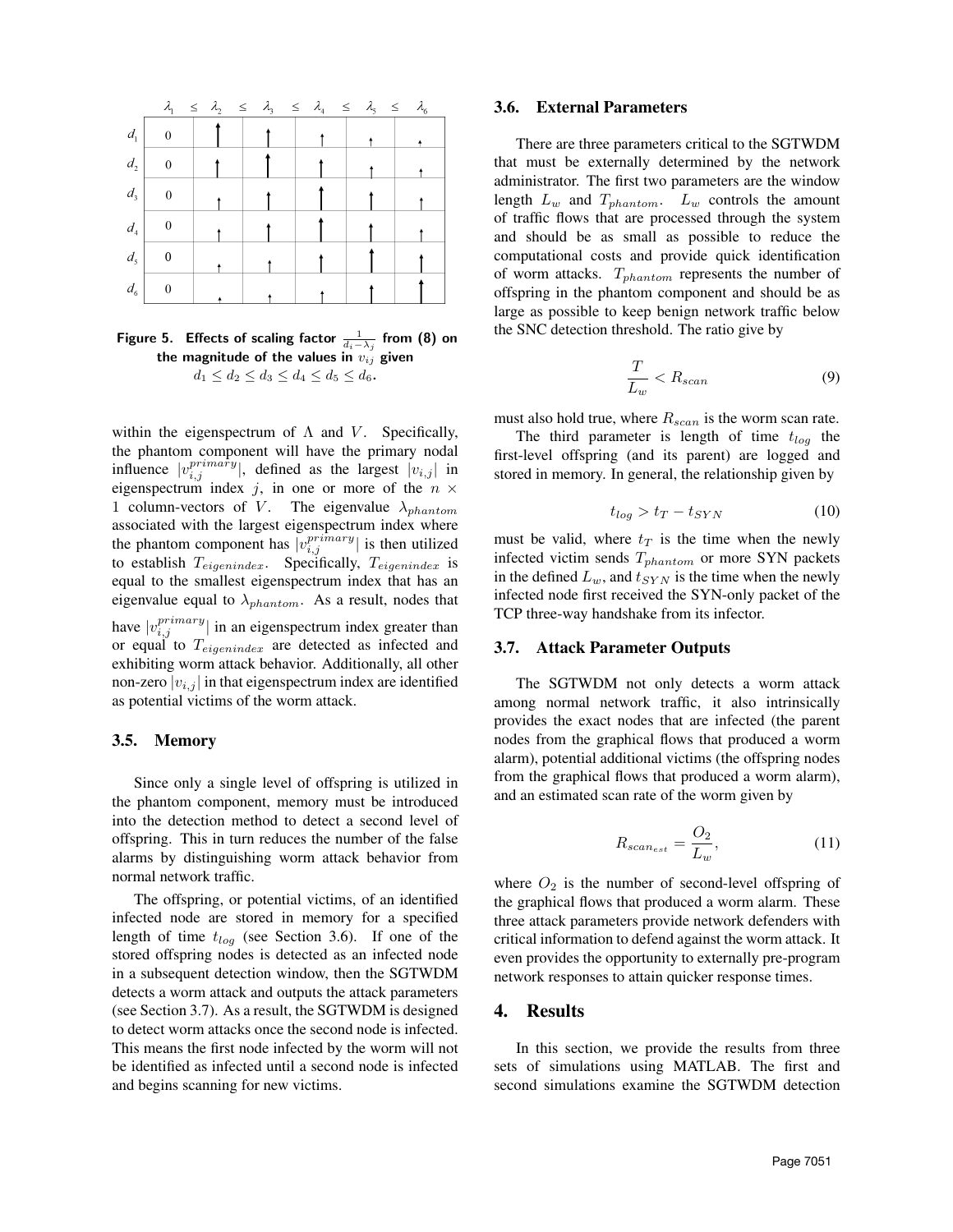Table 3. Performance metrics of the SGTWDM against the Blaster worm.

|         |                | Detection time (from     | Scans sent by $2^{nd}$  | Size of infection at |
|---------|----------------|--------------------------|-------------------------|----------------------|
| $L_{w}$ | Detection rate | $2^{nd}$ node infection) | node prior to detection | time of detection    |
|         | .00            | $0.42$ seconds           |                         |                      |
|         | 1.00           | $0.92$ seconds           | 20                      |                      |
|         | l.00           | $0.92$ seconds           | 20                      |                      |
|         | .00            | $0.92$ seconds           | 20                      |                      |

Table 4. Performance metrics of the SGTWDM against the WannaCry worm.

|          |                | Detection time (from     | Scans sent by $2^{nd}$  | Size of infection at |
|----------|----------------|--------------------------|-------------------------|----------------------|
| $L_{10}$ | Detection rate | $2^{nd}$ node infection) | node prior to detection | time of detection    |
|          | .00.           | 6.16 seconds             |                         |                      |
|          | 1.00           | 4.16 seconds             |                         |                      |
|          | 1.00           | 2.16 seconds             |                         |                      |
|          | 1.00           | 2.16 seconds             |                         |                      |
|          |                |                          |                         |                      |

rate and detection time for datasets containing a Blaster worm and a WannaCry worm, respectively. For these simulations, we focus on the windows around the time that the second node is infected since the SGTWDM cannot detect an attack until the second node is infected and begins exhibiting worm attack behavior. We select different  $L_w$  that align with (9) and are small enough to provide quick identification of a potentially fast spreading attack. The third simulation examines a larger network traffic dataset containing no worm attack to determine the system's ability to distinguish normal network traffic from attack traffic. For all simulations, we set  $t_{log}$  = 40 seconds to account for worms that require a system reboot as part of the infection process [29, 30], and  $T_{phantom}$  = 5 to align with (9) and evaluated characteristics of numerous historical worm attacks.

#### 4.1. Blaster Worm Model

For the first simulation, we developed a model of the Blaster worm utilizing specifications from [29, 30]. We used MATLAB to produce Blaster worm traffic, and then spliced the worm attack traffic into 60 minutes of normal network traffic flows collected from the Naval Postgraduate School (NPS) network in 2013. For the remainder of this paper, this collection of NPS campus flows is referred to as the NPS2013 dataset. The NPS2013 dataset contains 1,314 nodes and has an estimated average SYN transmission rate of 16.17 packets per second. The final infection size of the Blaster worm is 11 nodes at the end of 60 minutes.

For our results, we focus on minute 38 to minute 39 of the data where the second node is infected by the Blaster worm. The performance metrics of the SGTWDM against the Blaster worm are shown in Table 3. For all evaluated  $L_w$ , the detection rate was one

and the time to detect the second infected node after it began exhibiting worm attack behavior was less than one second. These results improve upon the detection rates from our literature review (presented in Table 2). It is important to note, our detection time is from the second node infected, whereas the detection times in Table 2 are from the initial infection. As a result, we are unable to fairly compare our detection times to those in Table 2.

Since the worm attack was detected when the infection size was only two nodes, a response mechanism could be implemented by the network administrator to potentially stop the worm attack before it reached it's final size of 11 nodes. It is important to note, the SGTWDM also accurately and quickly detected each of the nine subsequently infected nodes once they began exhibity worm attack behavior.

#### 4.2. WannaCry Worm Dataset

For the second simulation, we utilized the WannaCry datasets: CTU-Malware-Capture-Botnet-284-1 [31] and CTU-Malware-Capture-Botnet-285-1 [32]. Combining the two datasets, we focused on the data between 450 and 515 seconds where the second node is infected by the Wannacry worm. The final infection size of this dataset is 2 nodes. The performance metrics of the SGTWDM against the WannaCry worm are shown in Table 4. For all evaluated  $L_w$ , the detection rate was one but the times to detect the infection ranged from just over two second to just over six seconds. The detection results improve upon the detection rates in from our literature review, presented in Table 2, but at the expense of a longer detection time. Again, it is important to note, our detection time is from the second node infected, whereas the detection times in Table 2 are from the initial infection. As a result, we are unable to fairly compare our detection times to those in Table 2.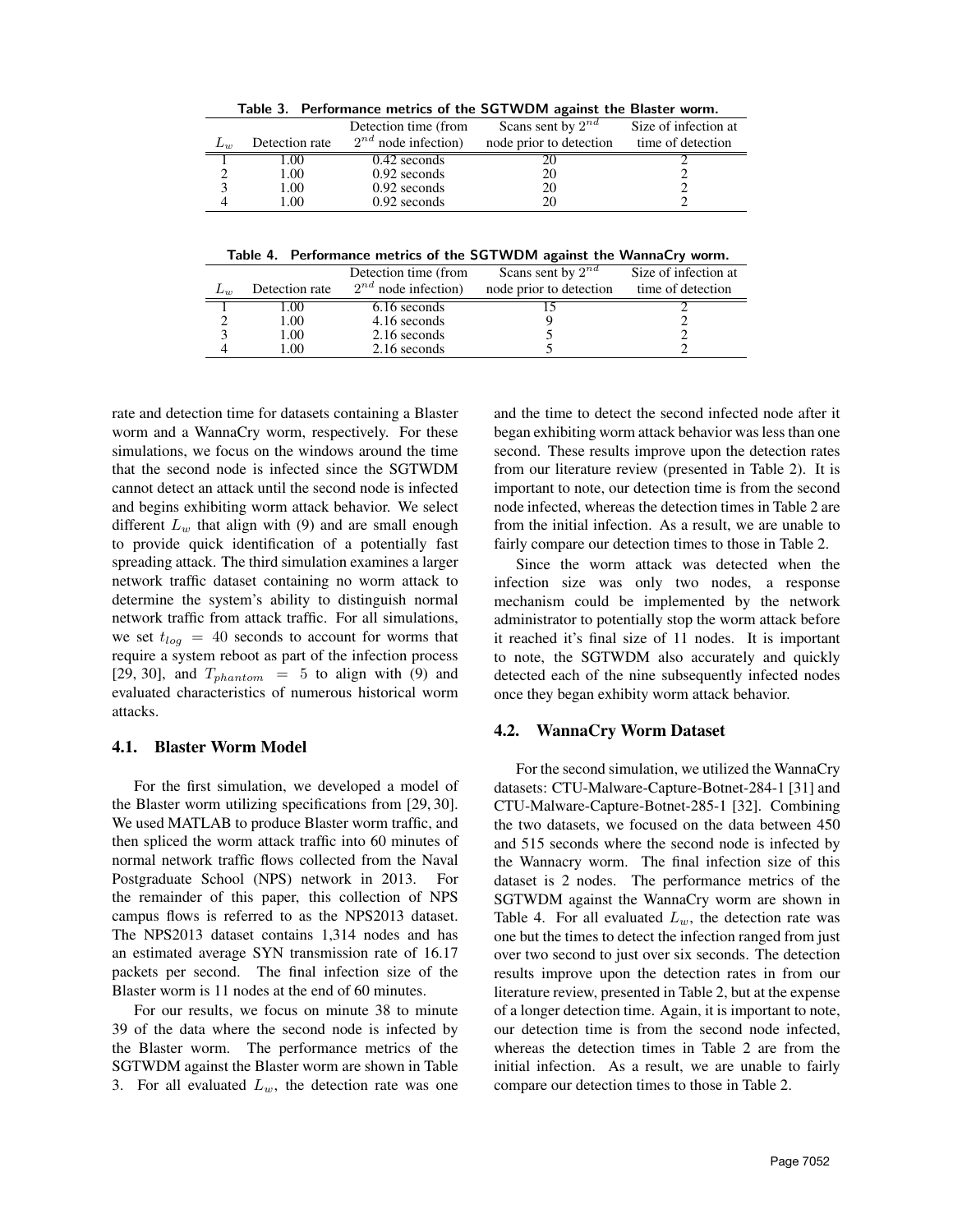Compared to the Blaster worm simulation, the time to detect the infection was greater due to the initially slow scan rate of the second node after it's infection. This indicates that the SGTWDM performs better with a smaller  $L_w$  against worms that have a faster ramp up in scan behavior compared to worms that have a slower ramp up in scan behavior. Worms that have a slower ramp up in scan behavior require a longer  $L_w$  to decrease the detection time.

## 4.3. System False Alarm Rate

For the final simulation, we ran the NPS2013 dataset through our SGTWDM to determine the system false alarm rates. We evaluated the false alarm rates for  $L_w =$  $\{0.5, 1, 2, 3, 4, 5\}$  seconds. These specific  $L_w$  were selected based on two criteria: 1) alignment with the  $L_w$ utilized in the first two simulations, and 2) requirement to provide quick identification of a potentially fast spreading attack. The false alarm rate results of this simulation are shown in Figure 6. As expected, the false alarm rate increases as  $L_w$  increases; a longer  $L_w$  provides more opportunity for normal traffic to send a number of SYN packets greater than or equal to  $T_{phantom}$ . As a result, a smaller  $L_w$  needs to be implemented by the network administrator to keep false alarm rates low. Still, even at  $L_w = 5$ , the false alarm rate is only 0.001 greater than the theoretical rate in [20, 21] and vastly improves upon [17] (see Table 2).



Figure 6. False alarm rates of the SGTWDM using normal traffic flows from the NPS2013 dataset.

## 5. Conclusions and Future Work

This paper proposed a novel SGTWDM that utilizes spectral graph theory tools to quickly and accurately detect worm attacks. We discussed the

underlying components of the model, including TDGs, phantom components, and the SNC. We provided a mathematical foundation to support the SNC, and described the SNC-based detection method employed in the SGTWDM. We then simulated the model in MATLAB and evaluated the model using the NPS2013 dataset, a modeled Blaster worm, and a WannaCry worm dataset to determine the detection rates, false alarm rates, and times to detection. Using the Blaster worm and WannaCry datasets, the SGTWDM produced a detection rate of one once the second infected node began exhibiting worm attack behavior. From the NPS2013 dataset, we determined that the false alarm rate of the SGTWDM increases as  $L_w$  increases. Regardless, the results improve upon the other detection methods examined in our literature review.

Our future work will focus on developing a system that utilizes the SGTWDM to detect and classify both worm and distributed denial of service attacks. The system will be theoretically analyzed to develop upper and lower bounds on the system's false alarm rates. Additionally, research needs to be conducted on the effects of perturbation on the network traffic to the spectral graph-based detection method.

## References

- [1] SecurityMagazine. (2019, Oct.) First three quarters of 7.2 billion malware attacks, 151.9 million ransomware attacks. Security Magazine. [Online]. Available: https://www.securitymagazine.com/articles/ 91133
- [2] J. Davis. (2019, Jul.) Phishing attacks on the rise, security. Health IT Security. [Online]. Available: https://healthitsecurity.com/news/phishing-attacks-onthe-rise-25-increase-in-threats-evading-security
- [3] M. Boddy. (2019, Aug.) Report: Cryptojacking campaigns up by 29%, ransomware attacks up 118%. COINTELEGRAPH. [Online]. Available: https://cointelegraph.com/news/report-cryptojackingcampaigns-up-by-29-ransomware-attacks-up-118
- [4] MalwarebytesLabs. (2020, Feb.) 2020 state of malware report. MalwareBytes<br>Available: https://resources.maly https://resources.malwarebytes.com/files/ 2020/02/2020 State-of-Malware-Report.pdf
- [5] F. Wang, Y. Zhang, C. Wang, J. Ma, and S. Moon, "Stability analysis of a SEIQV epidemic model for rapid spreading worms," *Computers Security*, vol. 29, pp. 410–418, 2010.
- [6] J. L. Safar, M. Tummala, J. C. McEachen, and C. Bollmann, "Modeling worm propagation and insider threat in air-gapped network using modified seiqv model," in *2019 13th International Conference on Signal Processing and Communication Systems (ICSPCS)*, 2019, pp. 1–6.
- [7] NakedSecurity. (2018, Sep.) Wannacry the worm that just wont die. SOPHOS. [Online]. Available: https://nakedsecurity.sophos.com/2019/09/ 18/wannacry-the-worm-that-just-wont-die/